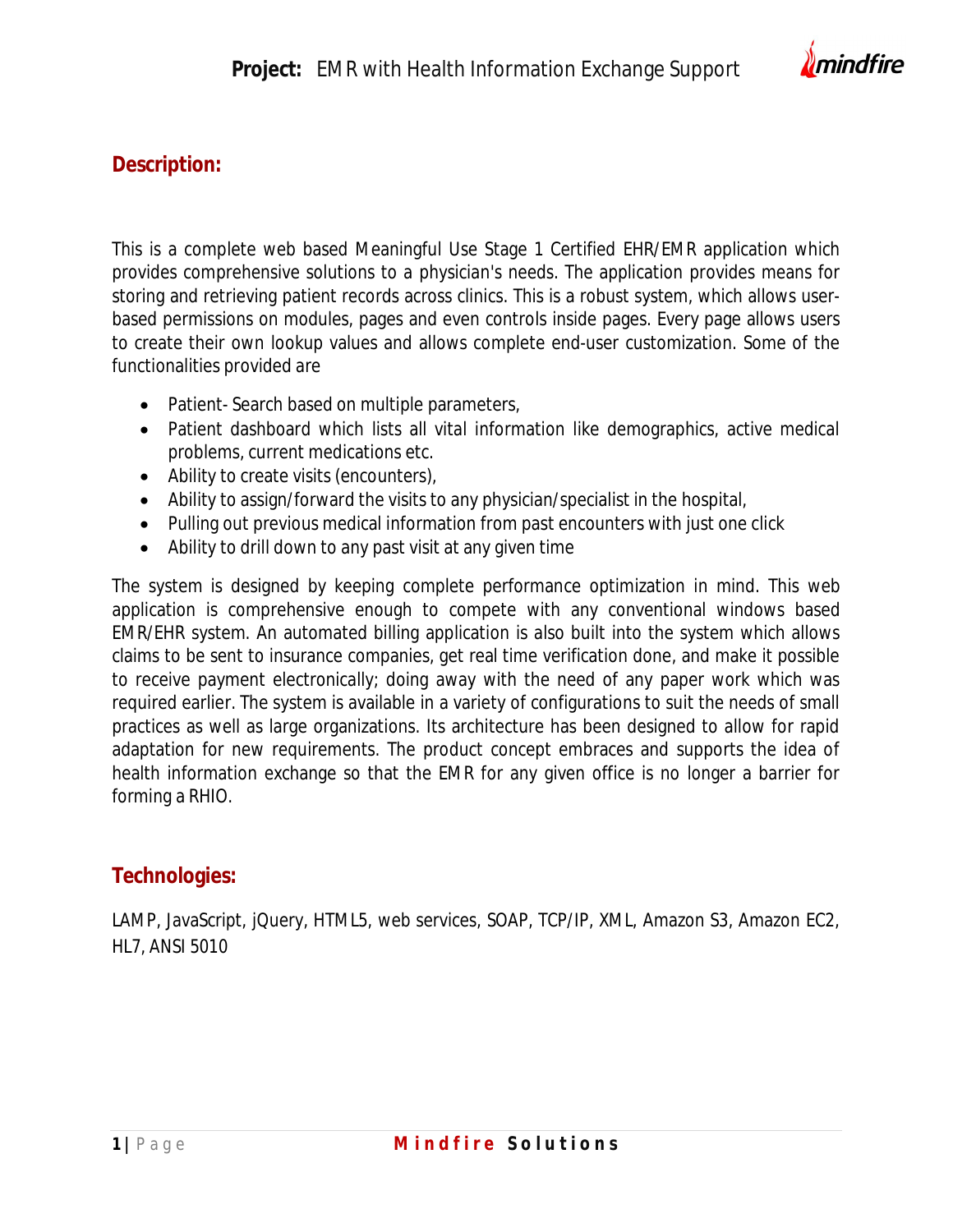

## **Features:**

- Stage 1 Meaningful use certification under HITECH Act.
- Bi-directional Rx (order + refill requests) interface with Surescript using FDB (Drug Database)
- MdScript interface for Rx ordering.
- Uni-directional Lab interface for receiving Lab results from Quest.
- Bi-directional Lab interface for sending/receiving order/results with Labcrop(including 2D barcode certification and ABN API check implementation for Medicare).
- Uni-directional Lab interface for receiving Lab results from HCA(Hospital Corporation of America).
- HIE (Health Information Exchange) integration with MHS for sharing ADT, MDM, ORU etc.
- Transcription Interface with ability to Move recorded dictations from Asterisk to Amazon S3, Parse Word documents into server and store on Amazon S3, Auto-matching documents/Digital Signing of documents.
- Faxing service interface with sFax for exchanging patient records.
- HCFA 1500 Claim Form.
- 270 / 271 (Real time insurance Verification).
- 837 / 997 (Electronics Claims).
- 835 (ERA, insurance Payments).
- Google Map integration for showing the route direction for clinics.
- Tracking various trends including vitals, labs and drugs across all clinics.
- HTML5 videos for help and canvas to enable drawing on images and saving to S3.
- Migrating all doctor related features to Touch Enabled. We are currently using Apple iPads for doctors to enhance and speed up workflow and reduce visit time with doctors to let them see more patients.
- The Touch services implement JSON for data exchange and are also being used for interfacing with Droid and iPhone apps, on which we are currently working on.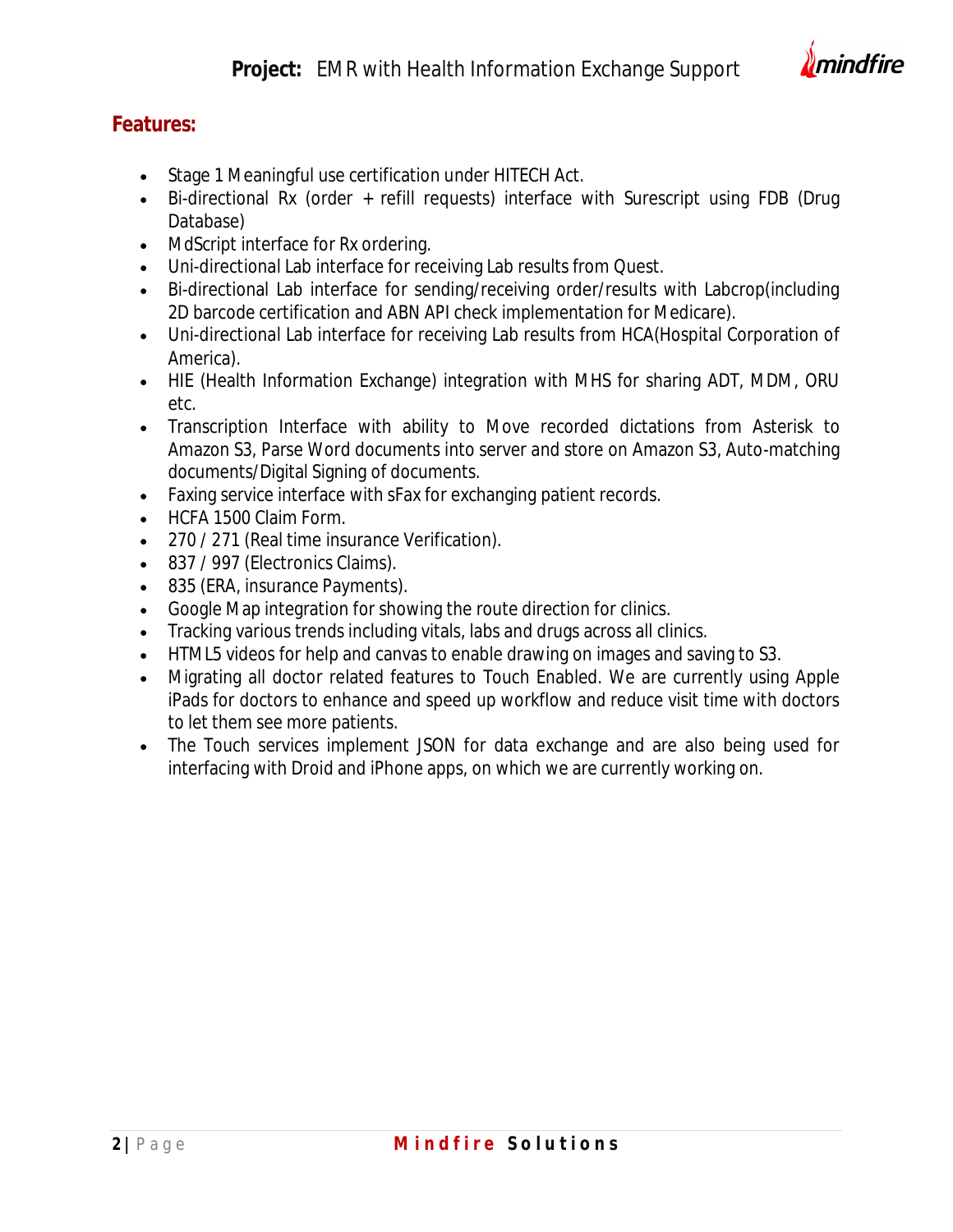## **Project:** EMR with Health Information Exchange Support





# **System Architecture**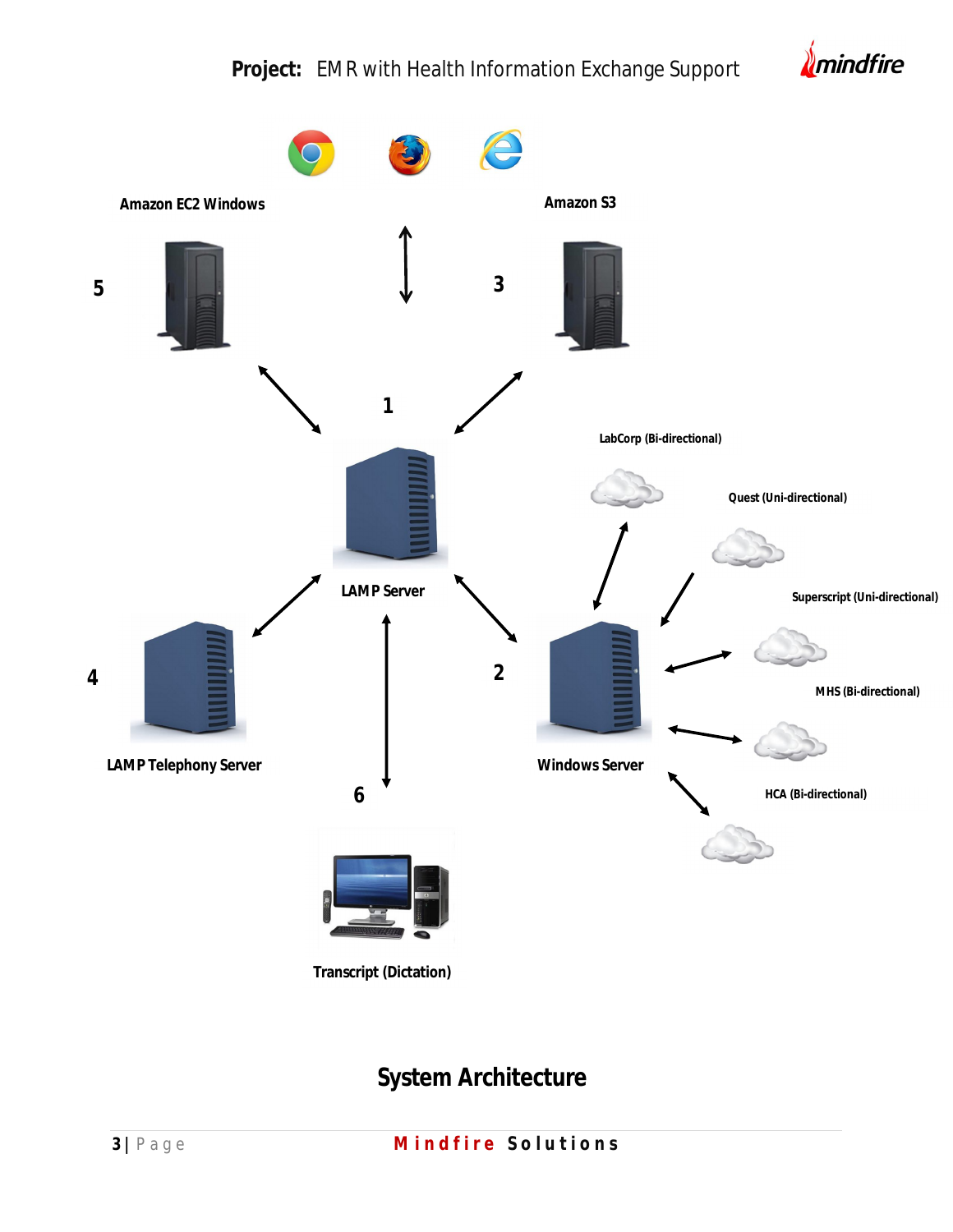

#### **Server 1**

It is a LAMP server which communicates with all other servers. The Code and the database are hosted here.

#### **Server 2**

This is a windows server and all .NET services are running on it to communicate with all other external services. All services running on this server connects to server 1's DB.

LabCorp service is running for bi-directional lab order and result communication. HL7 data communicates using TCP/IP between LabCorp and the application.

Quest service is running for receiving only lab results from Quest in HL7 format using TCP/IP. Surescript services are running for pharmacy list update, physician registration, new Rx and refill requests using http.

MHS services are running for bi-directional data exchange (ADT, ORU, MDM) in HL7 format using TCP/IP.

HCA services are running for receiving lab, radiology, transcription in HL7 format using file dropping mechanism.

#### **Server 3**

This server is used for storage purpose like storing voice files, transcript documents, patient documents etc.

#### **Server 4**

This is a LAMP telephony server where Asterisk code is running for patient reminder calls and voice recording.

#### **Server 5**

This is a windows server. Mirth server is running over here. Mainly, this server is use for staging.

## **Server 6**

This is a system where word parser is running and is used by people doing the transcription job. They put the word document in a folder post which the parsing occurs. The server needs MS Word installed in it.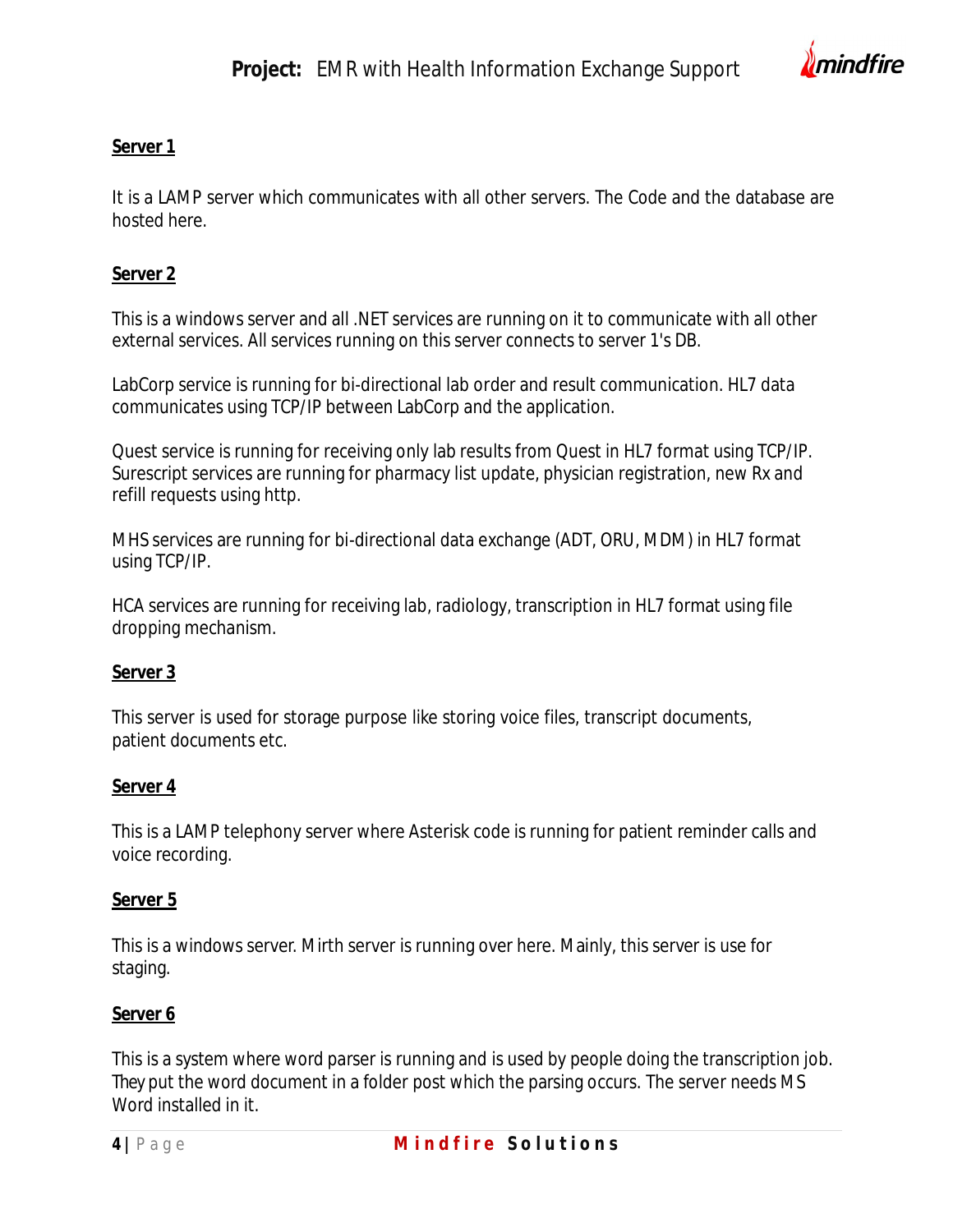

## **Screenshots**:

|                  | Monday<br>Apr 02, 2012 [54]                         | Tuesday<br>Apr 03, 2012 [40]                                                                                                                                                                                                                             | Wednesday<br>Apr 04, 2012 [46]                               | Thursday<br>Apr 05, 2012 [45]                                                                     | Friday<br>Apr 06, 2012 [34]                                                                              | Saturday<br>Apr 07, 2012 [0]                             | Sunday<br>Apr 08, 2012 [0] |
|------------------|-----------------------------------------------------|----------------------------------------------------------------------------------------------------------------------------------------------------------------------------------------------------------------------------------------------------------|--------------------------------------------------------------|---------------------------------------------------------------------------------------------------|----------------------------------------------------------------------------------------------------------|----------------------------------------------------------|----------------------------|
|                  | 11:00 am to 11:3                                    | 11:00 am to 11: 11:00 am to 11: 11:00 am to 11:711:00 am to 11:2                                                                                                                                                                                         |                                                              |                                                                                                   | 11:00 am to 11:11:00 am to 11:1                                                                          |                                                          |                            |
| 11 <sub>AM</sub> | <b>TRENTON</b><br>TRAU<br>$11:15$ am to $11:1$      | DWIGHT WILLIAM<br>11:15 am to 11:30 am                                                                                                                                                                                                                   |                                                              |                                                                                                   | 1:15 am to 11:11:15 am to 11:11:15 am to 11:21:15 am to 11:21:15 am to 11:21:15 am to 11:21:15 am to 11: |                                                          |                            |
|                  | LISA SHIPPY                                         | <b>BERTHA RATCHFORD</b>                                                                                                                                                                                                                                  | <b>JEFFREY</b>                                               | DOUGLAS ELIZABETH JOHN BILLY                                                                      |                                                                                                          |                                                          |                            |
|                  |                                                     | 11:30 am to 11:411:30 am to 11:411:30 am to 11:41:130 am to 11:41:130 am to 11:411:30 am to 12:411:30 am to 11:411:30 am to 11:411:30 am to 11:41:11:30 am to 11:41:11:30 am to 11:41:11:30 am to 11:41:11:30 am to 11:41:11:3<br>STEVENSON MARY . STEVE |                                                              | GINA ELLIS ELIZABETH LISA BLAKE . CHINEAT . JANICE . GARLAND                                      |                                                                                                          |                                                          |                            |
|                  | <b>SONVA THE TRENT TRINK!</b>                       | 11:45 am to 12:011:45 am to 12:011:45 am to 12:011:45 am to 12:0<br>FRED NANNIE                                                                                                                                                                          | <b>CELENA</b>                                                | 11:45 am to 12:011:45 am to 12:011:45 am to 12:011:45 am t <sup>1</sup> 11:45 am t<br>newers were | <b>MARWIN MALTN</b>                                                                                      |                                                          |                            |
|                  |                                                     | 12:00 pm to 12:112:00 pm to 12:112:00 pm to 12:112:00 pm to 12:112:00 pm to 12:112:00 pm to 12:112:00 pm to 12:112:00 pm to 12:112:00 pm to 12:112:00 pm to 12:112:00 pm to 12:112:00 pm to 12:112:00 pm to 12:112:00 pm to 12                           |                                                              |                                                                                                   | 12:00 pm t<br><b>DEXON</b>                                                                               |                                                          |                            |
| 12 <sub>PH</sub> | 12:15 pm to 12:30 pm                                | MILTON , PAULA   LIZZIE LOUISE                                                                                                                                                                                                                           | LINDA ALAN L KENNETH                                         |                                                                                                   | <b>CRYSTA</b>                                                                                            | 12:00 pm to 12:15 pm                                     |                            |
|                  | <b>LISA MOCLAS</b>                                  |                                                                                                                                                                                                                                                          |                                                              |                                                                                                   |                                                                                                          |                                                          |                            |
|                  | 12:30 pm to 01:00 pm<br><b>MEETING</b>              | LUNCHEON III                                                                                                                                                                                                                                             | <b>LUNCHEON</b>                                              | LUNCHEON III                                                                                      | LUNCHEON                                                                                                 | <b>Patient: CRYSTAL WALLACE</b>                          |                            |
|                  |                                                     |                                                                                                                                                                                                                                                          |                                                              |                                                                                                   |                                                                                                          | <b>Doctor: ALFRED MOSS</b><br>Clinic: GalfneyFamilyPhys. |                            |
|                  |                                                     |                                                                                                                                                                                                                                                          |                                                              |                                                                                                   |                                                                                                          | Location: Alfred R. Moss, MD                             |                            |
| 1 <sub>PH</sub>  |                                                     |                                                                                                                                                                                                                                                          |                                                              |                                                                                                   |                                                                                                          | DOB: 02/09/1973                                          |                            |
|                  |                                                     |                                                                                                                                                                                                                                                          |                                                              |                                                                                                   |                                                                                                          | Routine Visit                                            |                            |
|                  |                                                     |                                                                                                                                                                                                                                                          |                                                              |                                                                                                   |                                                                                                          |                                                          |                            |
|                  |                                                     |                                                                                                                                                                                                                                                          |                                                              |                                                                                                   |                                                                                                          |                                                          |                            |
|                  |                                                     | 02:00 pm to 02:502:00 pm to 02:502:00 pm to 02:502:00 pm to 02:502:00 pm to 02:502:00 pm to 02:502:00 pm to 02:502:00 pm to 02:102:00 pm to 02:102:00 pm to 02:102:00 pm to 02:102:00 pm to 02:00 pm to 02:00 pm to 02:00 pm t                           |                                                              |                                                                                                   |                                                                                                          |                                                          |                            |
| 2 <sub>PI4</sub> |                                                     | ACK HOWE. MELTSSA SANDRA . BETTY<br>.<br>2:15 pm to 03:15 pm to 03:15 pm to 03:15 pm to 03:15 pm to 03:15 pm to 03:15 pm to 03:15 pm to 03:15 pm to 03:15 pm to 03:15 pm to 03:15 pm to 03:15 pm to 03:15 pm to 03:                                      | SARAH , CHARLES                                              | NORMA CLAUDE OTIS . ROBERT                                                                        |                                                                                                          |                                                          |                            |
|                  |                                                     | 02:30 pm to 03:402:30 pm to 02:402:30 pm to 02:402:30 pm to 02:4 02:30 pm to 03:00 pm                                                                                                                                                                    | MICHAEL DOROTHY . SHELBY                                     | <b>THETA</b><br><b>WALTER</b>                                                                     | 2:30 pm to 02:402:30 pm to 02:402:30 pm to 02:402:30 pm to 02:                                           |                                                          |                            |
|                  | <b>BRENDA</b><br>UTHA I                             | <b>COMMENT</b><br>VIRGINIA                                                                                                                                                                                                                               | NANETTE DAVIS                                                | THOMAS STEDHANTE                                                                                  | CANDES -<br><b>EDNALD</b>                                                                                |                                                          |                            |
|                  | 2:45 pm to 03:<br><b>JENNIFER</b>                   | 12:45 pm to 03:                                                                                                                                                                                                                                          |                                                              | 12:45 pm to 03:002:45 pm to 03:0<br>ULIA SHAW , MARTHA                                            | 02:45 pm to 03:00 pm<br><b>ANDRE CROSBY</b>                                                              |                                                          |                            |
| 3 <sub>PH</sub>  | <b>TRAUB</b>                                        | SHALDNDA (SAALDNDA 1999) 10LLA SHAW (MATHA)<br>1999 To 2010 00 pm to 2010 00 pm to 2010 pm to 2010 00 pm to 2010 00 pm to 2010 00 pm to 2010 00 pm to 2010                                                                                               |                                                              |                                                                                                   | 03:00 pm to 03:15 pm<br><b>TEAN BRADER</b>                                                               |                                                          |                            |
|                  |                                                     | 03:15 pm to 03:30 pm 1 03:15 pm to 03:45 pm                                                                                                                                                                                                              | BETTY . BILLY<br>03:15 pm to 03:30 pm                        | 3:15 pm to 03:203:15 pm to 03:2                                                                   | 03:15 pm to 03:30 pm                                                                                     |                                                          |                            |
|                  | <b>MTNO SMITH</b><br>3:30 pm to 03:403:30 pm to 03: | <b>FELICIA DAVIS</b>                                                                                                                                                                                                                                     | <b>JANIE BURKHOLDER</b><br>1:30 pm t <sup>2</sup> 03:30 pm t | 13:30 pm CD3:30 pm t D3:30 pm t                                                                   | <b>DESAA GAFFNEY</b><br>03:30 pm to 03:45 pm                                                             |                                                          |                            |
|                  | KEVIN TINNIE WRA                                    |                                                                                                                                                                                                                                                          |                                                              | AIMEE .REBECCA APRIL                                                                              | ANGELA MARTIN                                                                                            |                                                          |                            |
|                  |                                                     | 3:45 pm to 04:03:45 pm to 04:03:45 pm to 04:03:45 pm to 04:03:45 pm to 04:03:45 pm t gTANEO20345 pm to 04:03:45 pm to 04:03:45 pm to 04:03:45 pm to 04:03:45 pm to 04:03:45                                                                              | <b>GLORIA</b><br>CARL                                        |                                                                                                   | <b>IDV LANTER</b>                                                                                        |                                                          |                            |
| 4 <sub>PL</sub>  |                                                     | i:00 pm to 04:304:00 pm to 04:304:00 pm to 04:304:00 pm to 04:304:00 pm to 04:304:00 pm to 04:3                                                                                                                                                          | <b>LAURA</b>                                                 |                                                                                                   | 100 pm to 06:304:00 pm to 04:304:00 pm to 04:304:00 pm to 04:                                            |                                                          |                            |
|                  | 4:15 pm to 04:204:15 pm to 04:2                     | PAULINE P. EVAN WATTS   ALVSSA . GAIL BRIGHT<br>04:15 pm to 04:204:15 pm to 04:204:15 pm to 04:204:15 pm to 04:2                                                                                                                                         |                                                              | 4:15 pm to 04:704:15 pm to                                                                        | CLARY THE<br>04:15 pm to 04:30 pm                                                                        |                                                          |                            |
|                  |                                                     | <b>JARVIS</b><br>06.30 pm to 04:04:30 pm to 04: 06:30 pm to 04:000 pm to 04:04:30 pm to 04:04:30 pm to 04:04:30 pm to 04:04:30 pm to 04:04:30 pm to 04:04:30 pm to 04:04:04                                                                              | CHRISTOPHER FRITSHA                                          |                                                                                                   | <b>JOHN DETTI</b>                                                                                        |                                                          |                            |
|                  |                                                     | WILLIAM                                                                                                                                                                                                                                                  | DENNIS BAY . CHRIS CODY                                      | TONY PETTY , BARBARA                                                                              |                                                                                                          |                                                          |                            |
|                  |                                                     | 4:45 pm to 05:04:45 pm to 05:0   04:45 pm to 05:00 pm    D4:45 pm to 05:04:45 pm to 05:04:45 pm to 05:0004:45 pm to 05:00083 pm to 0                                                                                                                     | HARRY COOK TONYA                                             | <b>WALTER</b>                                                                                     |                                                                                                          |                                                          |                            |
| <b>SPM</b>       |                                                     | LARRY DANNY BANNY MEENDA CLARK<br>1.00 pm to 05:105.00 pm to 05:205.00 pm to 05:1                                                                                                                                                                        | 05:00 pm to 05:105:00 pm to 05:1                             | 5:00 pm to 05:105:00 pm to 05:                                                                    |                                                                                                          |                                                          |                            |
|                  | 05:15 pm to 05:30 pm                                | KAREN JOHN I LENA . ANGELA                                                                                                                                                                                                                               | RANDY ROBERT                                                 | <b>BILLIE GILL</b><br>05:15 pm to 05:30 pm 1 05:15 pm to 05:30 pm                                 |                                                                                                          |                                                          |                            |
|                  | <b>PAMELA CLARK</b>                                 |                                                                                                                                                                                                                                                          | CINDY HUMPHRIES HELEN SCHENC<br>05:30 pm to 05:45 pm         |                                                                                                   |                                                                                                          |                                                          |                            |

**Screen 1: Scheduler** used to schedule and track appointments of patients. It offers many features like setting reminders, searching for slot availability, checking insurance coverage eligibility etc.

| General                                           | Paging                        | <b>Preferences</b>                                                        | <b>Transcripts</b><br>Labs |                      | To Do<br><b>Reports</b> |                                                 |                    |
|---------------------------------------------------|-------------------------------|---------------------------------------------------------------------------|----------------------------|----------------------|-------------------------|-------------------------------------------------|--------------------|
| <b>MAIN</b><br><b>MyPage</b>                      | <b>Audit Trails</b>           | CMS<br>Messages                                                           | <b>Patient Access</b>      |                      |                         | Admit Update Patient Add Patient Reminder Touch |                    |
| PatientID: #958<br><b>Insurance: FIRST CHOICE</b> |                               | <b>Patient Name: BEND HARY</b><br>Smoking: SMOKER, CURRENT STATUS UNKNOWN | Sex: F                     | DOB: 07/01/1961 (50) | SSN: www-ww-5555        | Phone: (889) 998-9999                           |                    |
| <b>Patient Search</b>                             |                               | Quicknote                                                                 |                            |                      |                         | Rx                                              | M.O./Disp. My List |
| Patient ID                                        |                               | MARY DEMO                                                                 |                            |                      |                         |                                                 |                    |
|                                                   |                               | B / Code UN VS Save Print Fax DME/02 T D Docs Scan Draft(17)              |                            |                      |                         | Walgreens Drug Store 04379                      |                    |
| mary                                              |                               |                                                                           |                            |                      |                         | Select Medicine                                 |                    |
| demo                                              |                               | C. JOANNE BROWNLEE                                                        |                            |                      |                         |                                                 | <b>Order</b>       |
|                                                   |                               |                                                                           |                            |                      |                         |                                                 |                    |
| Date Of Birth                                     |                               |                                                                           |                            |                      |                         | Medlist                                         | <b>Q 区位</b>        |
| Insurance ID                                      |                               | <b>Notes</b>                                                              |                            |                      | MY CLINIC O             | <b>Medlist</b><br>Archive                       |                    |
| <b>SEARCH</b>                                     |                               | Created By                                                                | Date                       | Type                 | Hospital                | <b>Meds</b>                                     | Date               |
|                                                   |                               | C. JOANNE BROWNLEE, ND                                                    | 02/27/2012 12:00 PM        | <b>Draft</b>         |                         | Lortab                                          | 02/04/2012         |
| <b>Patient Name</b>                               | PatientID<br><b>SSN</b>       | C. JOANNE BROWNLEE, ND                                                    | 09/22/2011 04:22 PM        | Progress Note        |                         | Cipro 500 mg Tab                                | 02/04/2012         |
| <b>HARY DENO</b><br>4958                          | MAN-MM-5555                   | C. JOANNE BROWNLEE, ND                                                    | 04/24/2011 10:55 PM        | Draft                |                         | Benicar 40 mg Tab                               | 02/04/2012         |
|                                                   |                               | C. JOANNE BROWNLEE, MD.                                                   | 04/24/2011 10:27 PM        | Draft                |                         | View All                                        |                    |
| Today                                             | Room Status   Print Superbill | C. JOANNE BROWNLEE, MD                                                    | 10/28/2010 04:13 PM        | Progress Note        |                         |                                                 |                    |
|                                                   |                               |                                                                           |                            |                      |                         | <b>Order Labs</b>                               | My List            |
| <b>Select location:</b><br>Select Location        | $\overline{\phantom{a}}$      | Radiology                                                                 |                            |                      |                         |                                                 |                    |
|                                                   |                               |                                                                           |                            |                      | Order                   |                                                 |                    |
| <b>Select a Location</b>                          |                               | Order Radiology:                                                          |                            |                      | Order                   |                                                 |                    |
|                                                   |                               |                                                                           |                            |                      |                         |                                                 |                    |
| <b>All Drafts</b>                                 |                               | No Radiology Found                                                        |                            |                      |                         | Labs                                            | MU                 |
|                                                   |                               |                                                                           |                            |                      |                         | <b>Results</b> Orders                           |                    |
| <b>Patient Name</b>                               | PatientID                     | <b>PMH</b>                                                                |                            |                      | e <sub>n</sub>          | No Labs Found                                   |                    |
| AARON DAVIS (1)                                   | 84737                         | Archive<br>PMH                                                            |                            |                      |                         |                                                 |                    |
| ABBEY SMITH (1)                                   | 67249                         | PMH                                                                       |                            |                      | <b>Date</b>             | <b>Allergies</b>                                | z                  |
| ADAM ROSS (1)                                     | 86743                         | Acidosis                                                                  |                            |                      | 09/30/2011              | Allergy                                         | Added On           |
| ADDIE GOOD (2)                                    | 62067                         | Diabetes, Insulin Dependent                                               |                            |                      | 09/30/2011              | Xarelto                                         | 12/28/2011         |
| ADELA ROBINSON (2)                                | 67240                         | 401.0-MALIGNANT HYPERTENSION                                              |                            |                      | 09/20/2011              | dander                                          | 08/18/2011         |

**Screen 2 : Patient dashboard** which lists all patient records including medication, lab results, allergies, diagnosis, vitals, radiology reports etc. all in a single window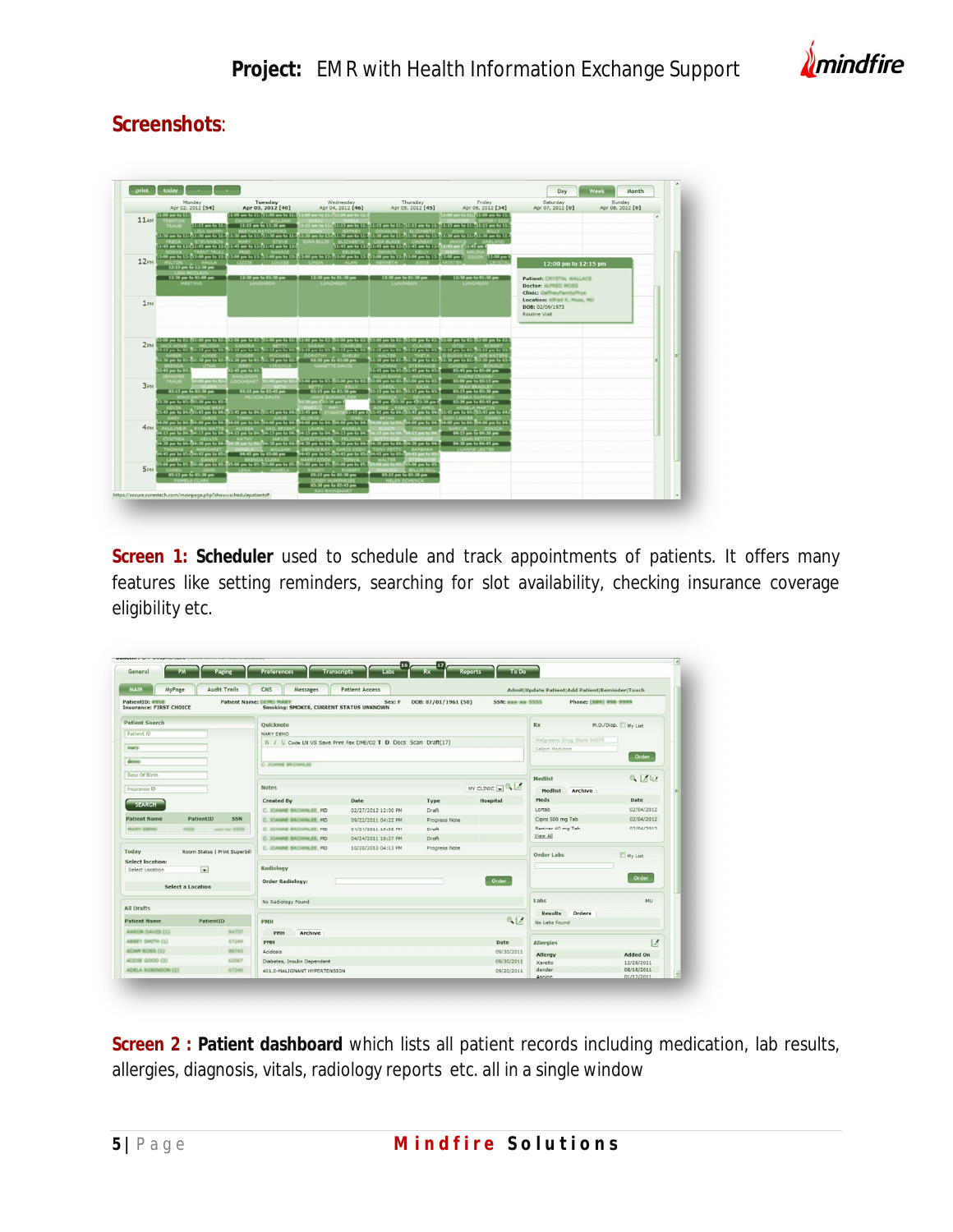

| <b>Unmatched Labs</b>                              | Orphan Labs             | <b>Pending Labs</b>                                                  |                                                     |                                                                     |                        |                             |     |  |  |  |
|----------------------------------------------------|-------------------------|----------------------------------------------------------------------|-----------------------------------------------------|---------------------------------------------------------------------|------------------------|-----------------------------|-----|--|--|--|
| <b>New Results</b>                                 |                         | <b>Result Details</b>                                                |                                                     |                                                                     |                        |                             |     |  |  |  |
| FOR:<br>PMH/Meds<br>$\vert \cdot \vert$<br>My Labs |                         | <b>Patient Name: MARCARET NELSON</b><br>Specimen Number: 00053636410 |                                                     | DOB: 04/20/1945<br><b>Fasting Status: No</b>                        | SEX: F                 | PHONE: (864) 684-1122       |     |  |  |  |
| <b>Patient Name</b>                                | Date<br><b>Received</b> |                                                                      | Check this note to send this note as message        |                                                                     |                        |                             |     |  |  |  |
| Pages: 1                                           |                         | Note:                                                                |                                                     |                                                                     |                        | Done                        |     |  |  |  |
| <b>HARGARET NELSON (F)</b>                         | 03/30/2012              | Date and time collected:                                             |                                                     | Date and time reported:                                             | Date entered:          | Physician name:             |     |  |  |  |
| GATHER DAVIS (F)                                   | 03/27/2012 10:38 am     |                                                                      | 03/30/2012 05:37 am                                 | 03/28/2012 04:05 pm                                                 |                        | <b><i>RACHARALES, 3</i></b> |     |  |  |  |
| UPUS DAVIS (F)                                     | 03/29/2012              | <b>REPORT STATUS: Final</b>                                          |                                                     |                                                                     |                        |                             |     |  |  |  |
| <b>ARRY LAWSON (F)</b>                             | 03/29/2012              | <b>Test Name</b>                                                     |                                                     | Out of Range<br>In Range                                            |                        | <b>Reference Range</b>      | Lab |  |  |  |
| LAYNE NELSON, SR. (F)                              | 03/30/2012              | <b>Urine Culture, Routine</b>                                        |                                                     |                                                                     |                        |                             |     |  |  |  |
| <b>ETTY KIRK (F)</b>                               | 03/30/2012              |                                                                      | <b>BN</b><br>Urine Culture, Routine<br>Final report |                                                                     |                        |                             |     |  |  |  |
| SHIRLEY PENNINGTON (F)                             | 03/30/2012              |                                                                      |                                                     |                                                                     |                        |                             |     |  |  |  |
| HANY GINN (F)                                      | 03/30/2012              |                                                                      | <b>Performing Laboratory Information:</b>           |                                                                     |                        |                             |     |  |  |  |
| Pages: 1                                           |                         | <b>Blk</b> LabCorp Burlington<br>MD William F Harvouk                |                                                     |                                                                     |                        |                             |     |  |  |  |
|                                                    |                         |                                                                      | 1447 Yark Court Burlington NC 272153341             |                                                                     |                        |                             |     |  |  |  |
|                                                    |                         |                                                                      |                                                     |                                                                     |                        |                             |     |  |  |  |
|                                                    |                         |                                                                      |                                                     |                                                                     |                        |                             |     |  |  |  |
|                                                    |                         | <b>REPORT STATUS: Final</b>                                          |                                                     |                                                                     |                        |                             |     |  |  |  |
|                                                    |                         | <b>Test Name</b>                                                     | In Range                                            | Out of Range                                                        | <b>Reference Range</b> |                             | Lab |  |  |  |
|                                                    |                         | Result                                                               |                                                     |                                                                     |                        |                             |     |  |  |  |
|                                                    |                         | Result 1                                                             | Pending                                             |                                                                     |                        |                             |     |  |  |  |
|                                                    |                         |                                                                      |                                                     | Culture shows less than 10,000 colony forming units of bacteria per |                        |                             |     |  |  |  |
|                                                    |                         |                                                                      |                                                     | milliliter of urine. This colony count is not generally considered  |                        |                             |     |  |  |  |
|                                                    |                         |                                                                      | to be clinically significant                        |                                                                     |                        |                             |     |  |  |  |

**Screen 3**: **Lab Screen** which shows all lab results received in detail, pending labs results and all lab orders sent.

| Incoming |                                |                      |               |                                   |                                        |                                    |                         |
|----------|--------------------------------|----------------------|---------------|-----------------------------------|----------------------------------------|------------------------------------|-------------------------|
|          | Patient                        | <b>Clinic</b>        | <b>RxType</b> | RxInfo                            | Pharmacy                               | MessageId                          | <b>Received Time</b>    |
| $(+)$    | <b><i>ANNETTE CHILDERS</i></b> | GallneyFamilyPhus    | RefReq        | SYNTHROID 75 NCG TABLET           | CVS/pharmacy #2555                     | 5000176038                         | 4/3/2012 12:17:57<br>AM |
| $(+)$    | <b>CLAUDE NANCE</b>            | GalfreyFamilyPhys    | RefReq        | LEVOTHYROXIN 50MCG TAB            | Wal-Mart Pharmacy 638                  | 00638169842                        | 4/2/2012 8:15:46<br>AM  |
| $(+)$    | <b>CLAUDE NANCE</b>            | Galline/FamilyRive   | RefReq        | DOXAZOSIN 1MG TAB                 | Wal-Mart Pharmacy 638                  | 00638169843                        | 4/2/2012 8:15:45<br>AM  |
| $(+)$    | LINDA RAMSEY                   | GallineyFamilyPhys   | RefReg        | AMITRIPTYLIN 25MG TAB             | Wal-Mart Pharmacy 638                  | 00638169839                        | 4/2/2012 8:10:26<br>AM  |
| $(+)$    | CLAUDETTE FOWLER-<br>BRATTON   | Call restambility    | RefReg        | LORAZEPAM 1MG TAB                 | Wal-Mart Pharmacy 638                  | 00638170181                        | 4/2/2012 7:30:15<br>PM  |
| $(+)$    | VICTOR MCDOWELL                | GalfræyFamilyPhys    | RefReq        | BISOPROLOL-HCTZ 2.5-6.25<br>MG TB | CVS/pharmacy #2555                     | 5000173402                         | 4/2/2012 6:47:05<br>PM  |
| $(+)$    | HOUSTON DICK CRATER            | Gallines/lamiluffous | RefReq        | TAMSULOSIN HCL 0.4 MG<br>CAPSULE  | RITE AID-1320 W. FLOYD<br><b>BAKER</b> | 1160101021332012-04-02165154573232 | 4/2/2012 3:52:01<br>PM  |

**Screen 4**: **Rx Screen** lists all pending e-prescription for physician approval, success/error sending list and refill requests.